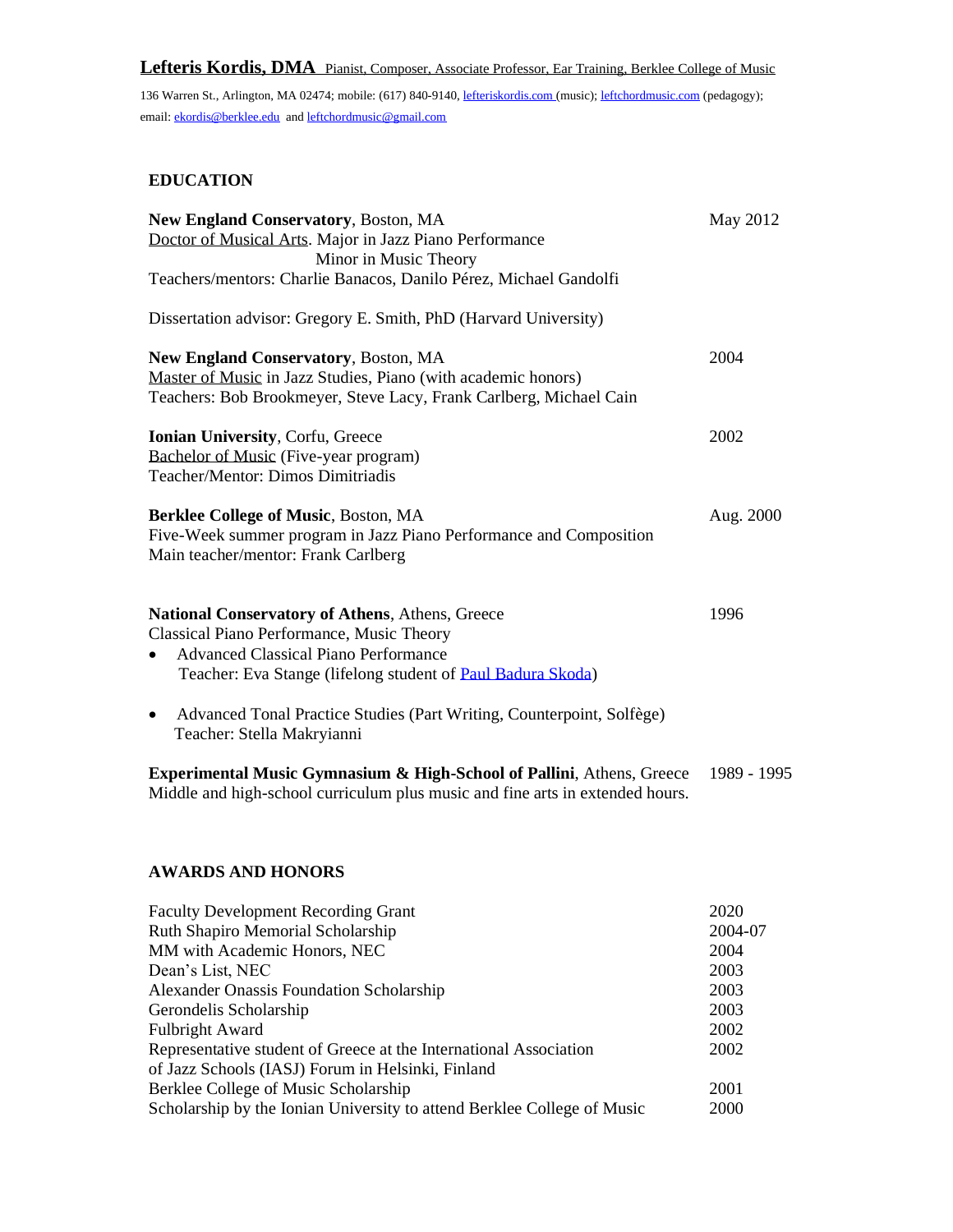# **TEACHING EXPERIENCE**

| <b>Berklee College of Music, Boston MA</b>                                                                                                                                                                                                                | Fall 2016 -                     |
|-----------------------------------------------------------------------------------------------------------------------------------------------------------------------------------------------------------------------------------------------------------|---------------------------------|
| <b>Associate Professor, Ear Training</b>                                                                                                                                                                                                                  | Present                         |
| Elements of musicianship (sight-singing, dictation, rhythmic execution),                                                                                                                                                                                  |                                 |
| using games, improvisation, kinesthetics, film-scoring, and composition.                                                                                                                                                                                  |                                 |
| <b>Berklee Global Jazz Institute, Boston</b>                                                                                                                                                                                                              | Fall 2016 -                     |
| Associate Professor, Global Jazz                                                                                                                                                                                                                          | Summer                          |
| Coached graduate and undergrad. level ensembles; taught jazz history,<br>analysis and performance course; direct a forum/workshop with emphasis<br>on ear and rhythm through a cross-disciplanary, multi-genre,<br>individualized, and holistic approach. | 2019                            |
| <b>Ionian University, Music Department, Corfu Greece</b>                                                                                                                                                                                                  | Nov 2015                        |
| Co-Director of the "Aqua Jazz" Workshop                                                                                                                                                                                                                   |                                 |
| Created and directed a bridge program for student-level Jazz and Greek<br>Folk musicians. Workshops, ensembles, lectures, theory and kinesthetic<br>classes, two concerts and two jam sessions (one jazz and one folk).                                   |                                 |
| <b>New England Conservatory, Boston, MA</b>                                                                                                                                                                                                               |                                 |
| Adjunct Faculty, Instructor, Music Theory, 'Byzantine Music'                                                                                                                                                                                              | Spring 2013                     |
| Developed curriculum for MTHY course on the theory and practice of                                                                                                                                                                                        |                                 |
| Byzantine music (323A.D. to 1800's).                                                                                                                                                                                                                      |                                 |
| Adjunct Faculty, Instructor, Jazz Department, 'Jazz Styles: Improvisation'<br>Inspired by Allan Chase's course, developed and taught graduate course.<br>Transcriptions, Analysis, History, and Performance activities.                                   | <b>Fall 2012</b>                |
| Teaching Fellow, Instr., MHST, 'Music of Greece: From Homer to Xenakis'<br>Developed curriculum on Greek music from ancient Greek music theory,<br>Byzantine chant, Demotic, Rebetika, and Greek Modernist/Avant-Garde.                                   | Spring 2012                     |
| Teaching Fellow, Instructor, Music History, 'The Post Bebop Era, 1949-61'                                                                                                                                                                                 |                                 |
| Developed curriculum for course on the Post-War jazz scene in America<br>and organized two guest masterclasses with Sheila Jordan.                                                                                                                        | Fall 2011 &<br><b>Fall 2007</b> |
| Teaching Fellow, Instructor, 'Solfège I and II', 'Tonal Practice, all levels''                                                                                                                                                                            | 2008-2010                       |
| Elements of musicianship (sight-singing, ear-training, rhythmic<br>execution), and basic knowledge of four-part harmony and two-part<br>counterpoint.                                                                                                     |                                 |
| Teaching Fellow, Instructor, Music Theory, 'Piano for Non-Majors'                                                                                                                                                                                         | 2006-2007                       |
| Teaching Assistant, Music History, 'Music of Turkey'                                                                                                                                                                                                      | Spring 2007                     |
| Teaching Assistant, 'Graduate Jazz Theory and Ear Training'                                                                                                                                                                                               | <b>Fall 2006</b>                |
| <b>Guest Instructor, NEC Jazz Ensembles</b>                                                                                                                                                                                                               | 2006-10                         |
| Worked on obscure standards from the 1950's - 60's and free improv.                                                                                                                                                                                       |                                 |
| Teaching Assistant, 'Graduate Third-Stream Ear Training,' 'Jazz Composition                                                                                                                                                                               | 2005 & 07                       |
| and Arranging'<br>Taught half of Frank Carlberg's class and filled in when needed.                                                                                                                                                                        |                                 |
| Instructor, 'Keyboard Harmony I, II, III' (all levels)                                                                                                                                                                                                    | 2005-2010                       |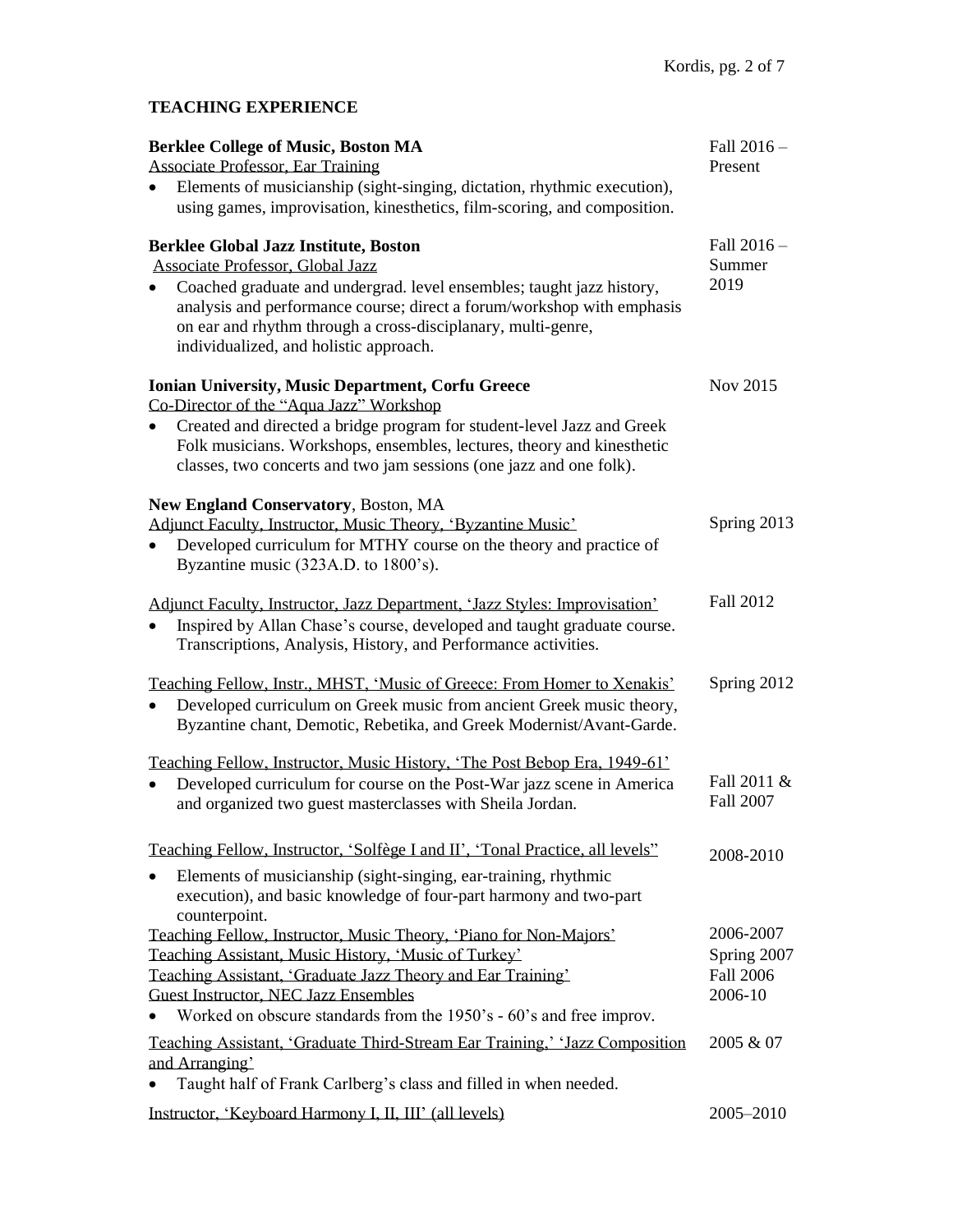| <b>New England Conservatory Preparatory School, Boston, MA</b><br>Instructor, Music Theory and Composition<br>$\bullet$                                     | $2014 - 2015$ |
|-------------------------------------------------------------------------------------------------------------------------------------------------------------|---------------|
| University of Rhode Island, Kingston, RI<br>Jazz Piano Instructor. Taught one-on-one high school level students and<br>$\bullet$<br>coached one jazz combo. | 2012          |
| University of Massachusetts, Boston, MA<br>Visiting Professor. Taught History of Western Music and one-on-one<br>$\bullet$<br>piano students.               | 2007 & 2009   |

## **SELECTED PERFORMANCES**

| (Jazz) Duo with George Garzone, Port City Blue, Portland, Maine                     |                  |
|-------------------------------------------------------------------------------------|------------------|
| (Jazz) Jay Clayton Quartet, Corfu Jazz World 2019                                   | 2019<br>2019     |
| (Jazz/Exp) Duo with Edmar Colon, Corfu Jazz World 2019                              | 2019             |
| (Mediterranean Jazz) Lefteris Kordis Octet, Athens Epidaurus Festival               | 2018             |
| (Interdisciplinary) BGJI Green ens, "A Love Supreme" and Shakespeare, BPC           | 2018             |
| (Multi-genre) Carnegie Hall, Featured pianist for the Gabby Awards Ceremony         | 2017             |
| (Jazz) Lefteris Kordis Jazz Quintet, International Panama Jazz Festival             | 2017             |
| (Mediterranean Jazz) Lefteris Kordis Quartet, Corfu Jazz World                      | 2017             |
| (Jazz) Lefteris Kordis trio (Lockwood-Kocharyan), Beat Brasserie & Beehive, Boston  | 2008-19          |
| (Jazz) Roni Eytan - Lefteris Kordis Quartet, Toronto Jazz Festival                  | 2016             |
| (Jazz) Lefteris Kordis Jazz Sextet, Zante Jazz Festival                             | 2016             |
| (Jazz) vocalist Danielle Freeman - The Shapeshifter Lab, Brooklyn, NY               | 2013             |
| (Greek Folk) trio Synavlis - Blanche M. Touhill Perf. Art Ctr, St. Louis, Missouri  | 2012             |
| (Jazz) bassist Petros Klampanis and saxophonist Greg Osby - Cornelia Str Café, NYC  | 2007-2018        |
| (Jazz/Experimental) Bebop Trio - iBeam, Brooklyn, NY                                | 2011             |
| (Jazz) Panayota Haloulakou 4tet - Caspian Monday Music Festival, Greensboro, VT     | 2011-2012        |
| (Jazz/Exp) Bebop Trio - Harvard Radio Broadcast (WHRB)                              | 2011             |
| (Greek Folk) Panayotis Lalezas, Berklee and multiple Tours in rural Greece          | 2016-2019        |
| (Jazz) Ayn Inserto Jazz Orchestra - Berklee Performance Center                      | 2010-2013        |
| (Jazz) Dimitris Tsakas Quartet - Tinos Jazz Festival, Greece                        | 2010             |
| (Israeli Pop) Tammy Scheffer - Middlebury College, VT                               | 2010             |
| (Jazz) Darryl Harper "Stories in Real Time" cd release - Scullers Jazz Club, Boston | 2009             |
| (Jazz/Exp) Darryl Harper C3 Project - Virginia Commonwealth University              | 2009             |
| (Jazz/Exp) Lefteris Kordis piano trio - WGBH Fraser Performance Studio, Boston      | 2009             |
| (Jazz) Sheila Jordan Quintet - Ionian Jazz Concerts, Corfu, Greece                  | <b>July 2007</b> |
| (Contemporary) D. Harper & dancer Li Chiao Ping - Overture Arts Cntr, Madison, WI   | Jan. 2007        |
| (Jazz) Joe Lovano, Steve Lacy - Jordan Hall, Boston, MA                             | 2003             |
| (Jazz/Argentinian/Brazilian) Sofia Rei Quintet - Ryles Jazz Club, Cambridge, MA     | 2003-12          |
| (Experimental) Organized Concert - Harvard Elliot House Library, Cambridge, MA      | Mar. 2003        |
| (Jazz) Umo Jazz Club & Jututuba Jazz Club, Helsinki, Finland                        | <b>July 2002</b> |

#### **RELATED PERFORMANCE EXPERIENCE (Other than Jazz)**

#### **Contemporary Classical Music**

Performed on piano. Works performed include works by Yusef Lateef, James Grant*,*  Astor Piazzolla, Ayn Inserto *[Playtime,](http://www.youtube.com/watch?v=4fht6RBC-Uo)* (premiere)*,* Greg Bullen *Jazz Clarinet Quartet*  (prem)*,* John Mallia *[Crevice, sky](http://www.youtube.com/watch?v=gBVDN0Snr-0)* (prem) for prepared piano, koto, sho, shamisen, saxophone, guitar, and Gene Coleman *Andolangen* (requires improvisation and extended piano techniques) for prepared piano, Japanese folk instruments, and video.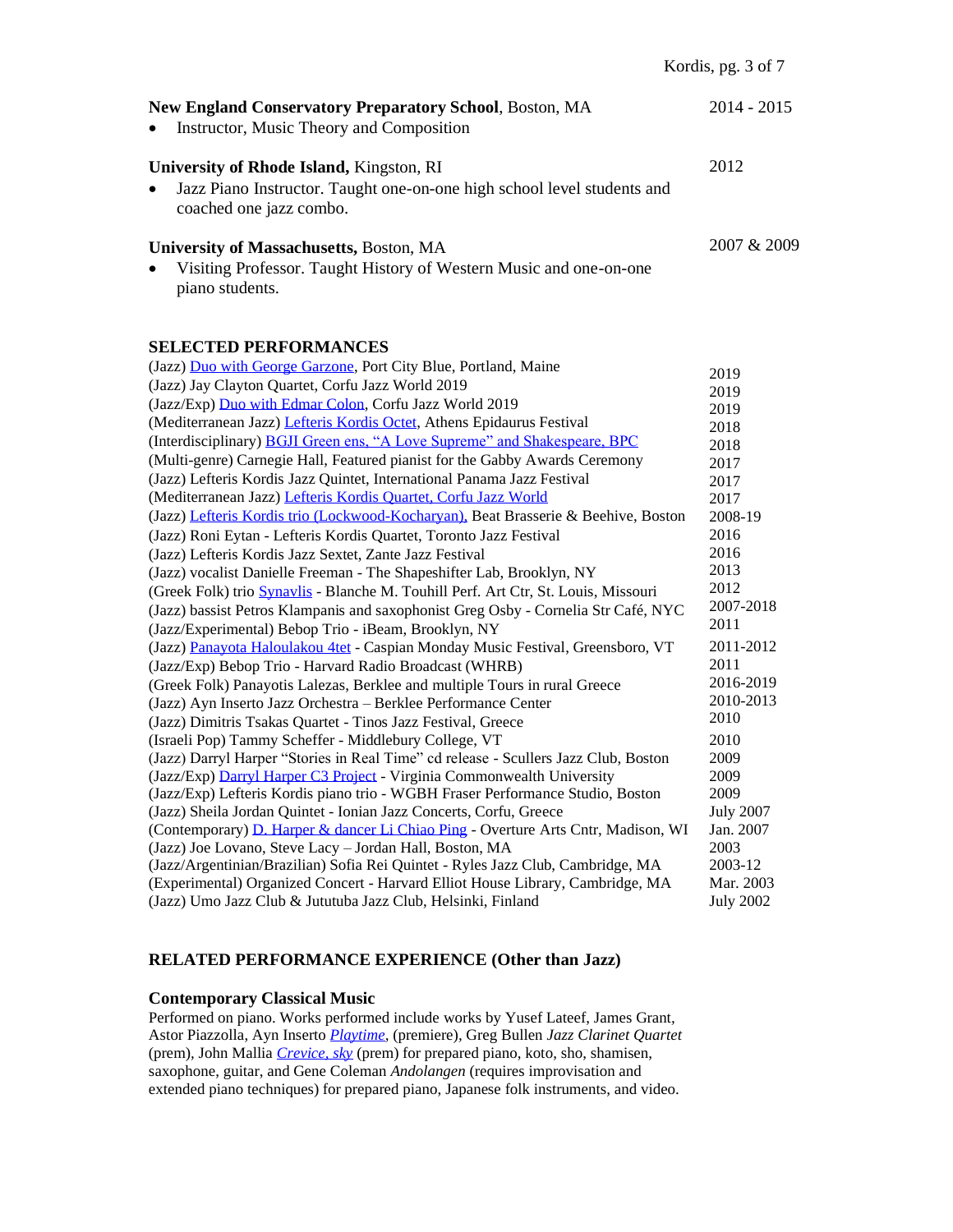#### **Gospel Music**

Performed on organ, keyboards, piano and directed the Women's Gospel choir at the African Methodist Episcopal ZION Church in Cambridge (2014-2018), and Columbus Ave, Boston (2018-19). Currently serving at the Berachah church in Dorchester as sub. Repertoire includes hymns, spirituals, and modern Gospel.

#### **Western Classical Music**

Performed on piano. Works performed include selected Mozart *Sonatas,* Beethoven *Sonatas* and *Rondo A Capriccio,* Bach *Preludes and Fugues*, Chopin *Etudes* and *Nocturnes,* Brahms *Two Rhapsodies*, Rachmaninoff *Prelude Op. 32, No.12,* and Gershwin *Three Preludes.* Repertoire consists of over 50 works.

**South American** (Tangos, Brazilian Choros and Bossa Novas, Chacareras) Pianist and arranger for various quintets emphasizing on the music of Astor Piazzolla. Former member of the Sofia Rei Argentinian folk-jazz group.

#### **[Greek Folklore](https://youtu.be/1yEoYkqwK2o)**

Performed on accordion, laouto, oud, keyboards (korg Σ, Korg Kronos, and PA4x), and tamboura (saz). Venues include concert halls, festivals, and restaurants in Europe and the US. Repertoire exceeds 2000 songs (all by memory and in all keys).

#### **Byzantine music**

Sang hymns as a choir member in various churches and concert halls.

#### **Trumpet Performance**

Performed with marching bands, Jazz Big Bands (Orpheus Mammelo and Ionian Jazz Ensemble), professional Greek pop singers (Fivos Delivorias, Dionysis Savvopoulos), small Jazz ensembles, Boston's [Greek Music Ensemble,](http://www.youtube.com/watch?v=HG76BolGSTE) and various Brass quartets.

#### **DISCOGRAPHY (selected)**

| leader or co-leader and producer |  |
|----------------------------------|--|
|----------------------------------|--|

| Aquarelles, Inner Circle Music (to be released)                                                                                                  | 2020-21 |
|--------------------------------------------------------------------------------------------------------------------------------------------------|---------|
| Mediterrana, Lefteris Kordis, Inner Circle Music                                                                                                 | 2016    |
| Beehive Spirit, Lefteris Kordis Trio, (not released yet)                                                                                         | 2014    |
| Songs for Aesop's Fables, Lefteris Kordis, Inner Circle Music                                                                                    | 2012    |
| <b>Standards</b> , Panayota Haloulakou & Lefteris Kordis Duo                                                                                     | 2011    |
| The Bebop Trio, Kordis/Spiegelman/Thorvaldsson, Creative Nations Music                                                                           | 2007    |
| <i><b>Oneirographia, Lefteris Kordis (self-produced)</b></i>                                                                                     | 2005    |
| music producer and/or director and performer                                                                                                     |         |
| Secret Life: The Music of Makis Emmanuelidis. Lefteris Kordis arranger,<br>pianist and co-producer                                               | 2016-17 |
| An Evening of Rebetika, Lefteris Kordis & Panayota Haloulakou: research,<br>transcriptions, and direction of a 12-piece Greek Rebetiko ensemble. | 2010    |
| <b>Shapes of Nature, George Lernis</b>                                                                                                           | 2010    |
| side-musician (selected records – for full discography see website)                                                                              |         |
| The Need's Got To Be So Deep, Darryl Harper, Hipnotic Records                                                                                    | 2014    |
| <i>What's Next?</i> , Mehmet Ali Sanlikol                                                                                                        | 2012    |
| <b>Multitude</b> , Paolo Lattanzi (feat. Robin Eubanks), Silta Records                                                                           | 2009    |
| The New Imperial, Julien Kasper, Nugene Records (UK)                                                                                             | 2006    |
| <i>Growing Up</i> , Dimitry Tsakas, Faos Music, (GR)                                                                                             | 2004    |
| IASJ 2002, produced by Dave Liebman, Arabia Records                                                                                              | 2002    |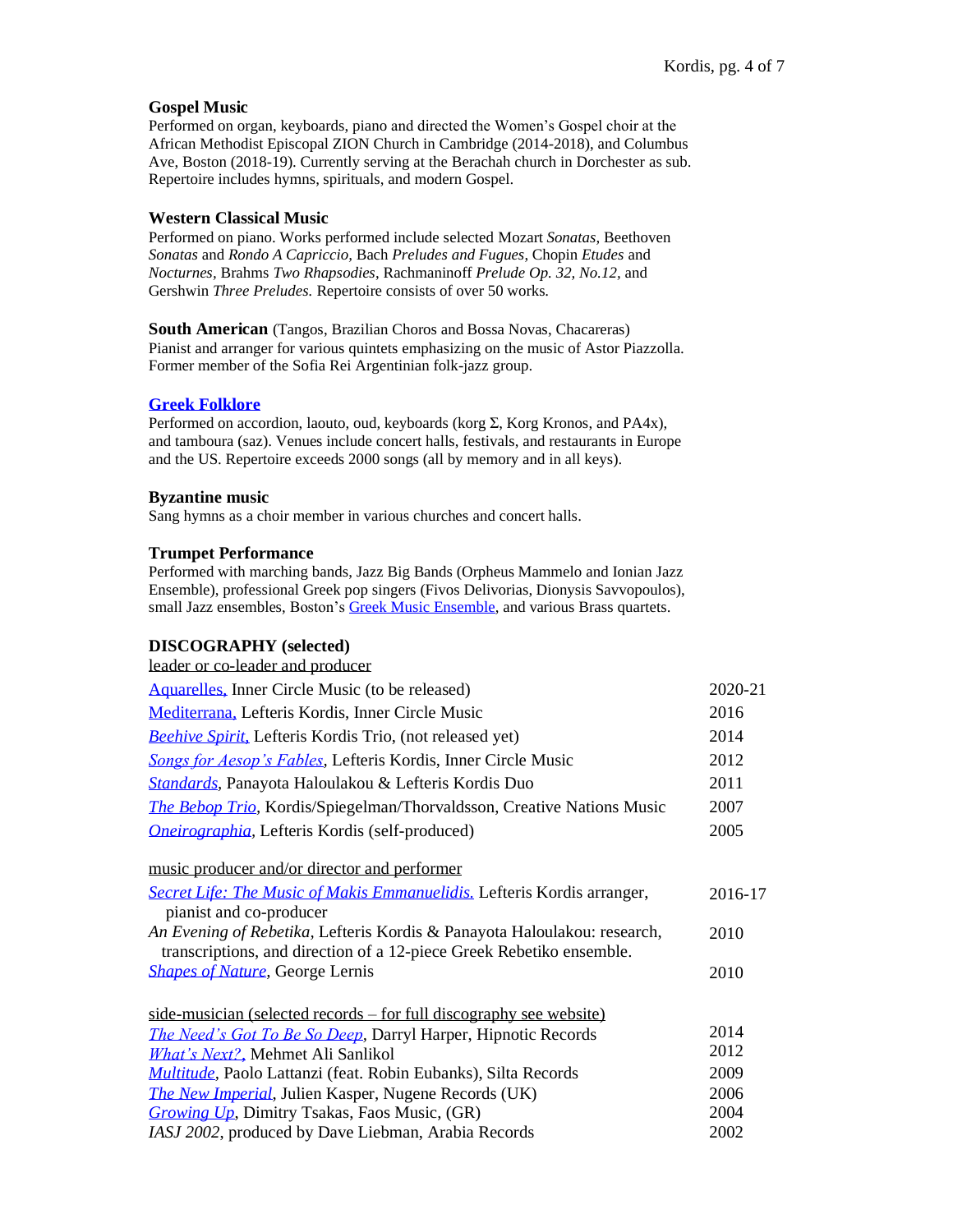# **TALKS, SEMINARS, and other MUSICAL ACTIVITIES**

| <b>Maliotis Cultural Center, Boston MA</b><br><b>Director of Music Programs</b><br>Curated two Music Festivals and<br>Six-week long Greek Music Educational Series (March – May 2019)<br>Topics on Greek music. Presenters are professors/performers from<br>Harvard University, MIT, Tufts University, Berklee College of Music, and<br>Queens College (Aaron Copland School of music) | 2018-present |
|-----------------------------------------------------------------------------------------------------------------------------------------------------------------------------------------------------------------------------------------------------------------------------------------------------------------------------------------------------------------------------------------|--------------|
| <b>International Panama Jazz Festival</b><br>Three clinics/master classes on:<br>Music and Colors: Ear Training, Improvisation, Composition,<br>$\bullet$<br>Film-scoring, Reharmonization.<br>Topics in Jazz and Folklore Music<br>٠<br>Piano Technique and Physiology (Taubman, Whiteside, Banacos)                                                                                   | 2016-18      |
| <b>International Association of Jazz Schools, Berklee College of Music</b><br>Presentation of the Aqua Jazz program at the IASJ annual conference.                                                                                                                                                                                                                                      | 2016         |
| Aqua Jazz program, Ionian University, Corfu, Greece<br>Co-Directed a five-day program which brought together Greek Folk<br>musicians with jazz improvisers and composers. 48 particiapants and 8<br>faculty members. Lectures, seminars, workshops, two concerts and two<br>jam sessions (one jazz and one folk), and four ensembles.                                                   | 2015         |
| <b>Graduate Interdisciplinary Forum, NEC</b><br>Organized Forum for graduate students for all disciplines in Spring 2011<br>and Spring 2012. Also served as committee member in both years.                                                                                                                                                                                             | 2011-12      |
| D.R. Finch Foundation, Allston, MA<br>Board member. Engaged in lecture/performances and outreach programs.                                                                                                                                                                                                                                                                              | 2006-7       |
| Arranger and Transcriber for the Metropole Symphony Orchestra,<br><b>Holland</b><br>Transcribed orchestral pieces, the scores of which are not available or are<br>out of print and arranged/adapted them for the instrumentation of this<br>particular orchestra.                                                                                                                      | 2008-09      |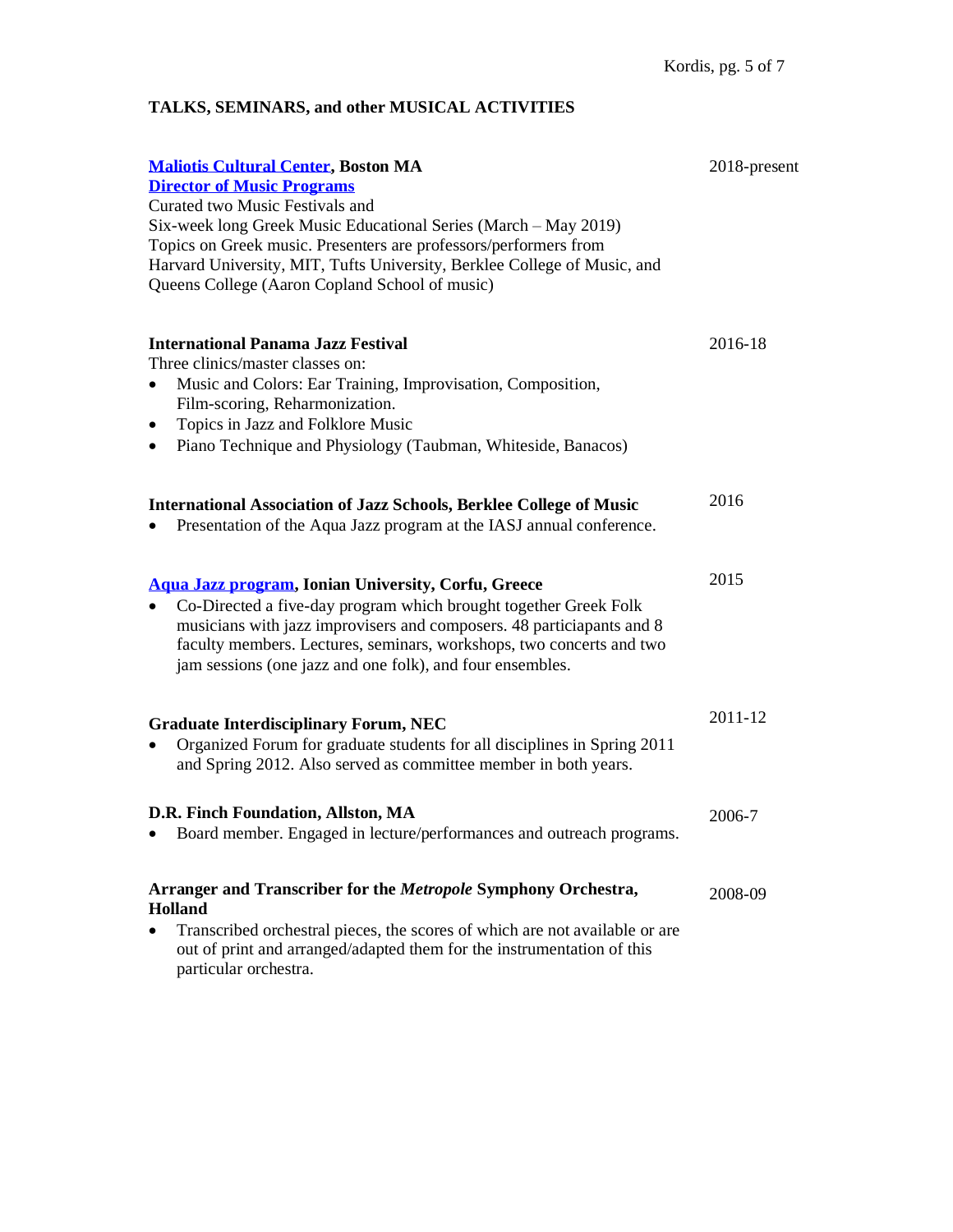#### **SELECTED PAPERS**

- [Charlie Banacos's Pedagogy of Jazz Improvisation](http://ir.flo.org/nec/institutionalPublicationPublicView.action?institutionalItemVersionId=27) (dissertation)
- Bebop, Democracy, and the Utopia
- The Multi-track Recordings of [Lennie Tristano](http://www.leftchordmusic.com/leftchordmusic.com/Transcriptions.html)
- Graph Score Analysis of György Ligeti: *Fanfares* Piano Etude No4, book I
- Haydn's *Scherzo* from [String Quartet, Op.33, No.5, and the Enlightenment](https://www.academia.edu/16894852/The_Scherzo_of_Haydn_s_String_Quartet_Op.33_No.5_and_the_Enlightenment_Ideal) [Ideal](https://www.academia.edu/16894852/The_Scherzo_of_Haydn_s_String_Quartet_Op.33_No.5_and_the_Enlightenment_Ideal)
- Lennie Tristano's Quintet Free Collective Improvisation *[Intuition](https://www.youtube.com/watch?v=u67om0t96yQ&feature=youtu.be)* (1949) (includes full transcription and spectrograph analysis)
- *Raga Maru Bihag: Themes and Variations*[, full transcription and analysis](https://www.academia.edu/16895018/Ravi_Shankar_--_Raga_Maru_Bihag_Themes_and_Variations)  [of an 11-minute performance by Ravi Shankar](https://www.academia.edu/16895018/Ravi_Shankar_--_Raga_Maru_Bihag_Themes_and_Variations)
- Lennie Tristano's *April*: The process of Re-Composition based on *I'll Remember April* by D.Raye and G. De Paul
- Analysis of Colin McPhee's version on Balinese traditional piece *Pemoengkah* (includes graph-score analysis)
- Oliver Messiaen's 8th Movement from the *Quartet for the End of Time*

#### **REFERENCES/TEACHING OBSERVATIONS**

**Allan Chase**, Chair, Ear Training, Berklee College of Music Telephone: 617-747-2853, Email[: aschase@berklee.edu](mailto:aschase@berklee.edu)

**Efstratios Minakakis**, Composition, Music Theory, Contemporary Improvisation, Faculty, New England Conservatory Telephone: 617-216-1812, Email: [Efstratios.Minakakis@necmusic.edu](mailto:Efstratios.Minakakis@necmusic.edu)

**Joe Morris**, Jazz and Contemporary Improvisation, Faculty, New England Conservatory & Longy School of Music Telephone: 203-494-7306. Email: [ritirec@comcast.net](mailto:ritirec@comcast.net)

**Ran Blake**, Chair Emeritus, Contemporary Improvisation, New England Conservatory, Email: [ran@ranblake.com](mailto:ran@ranblake.com)

Late **Steve Lacy**, Former Faculty (2002-04), Jazz Studies, NEC

Late **Bob Brookmeyer**, Former Faculty, Jazz Studies, NEC